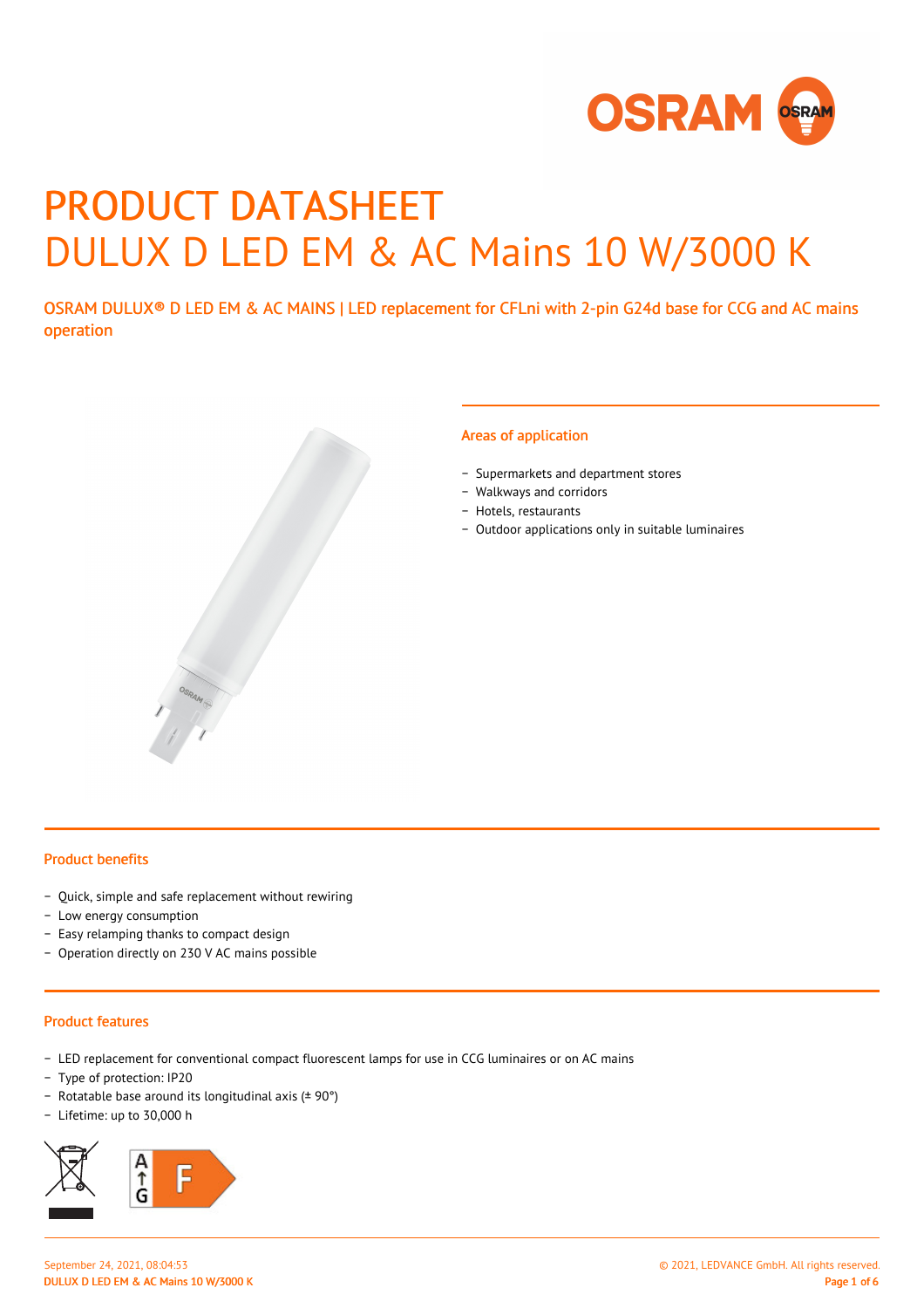− Single-ended two-pin plug-in G24d base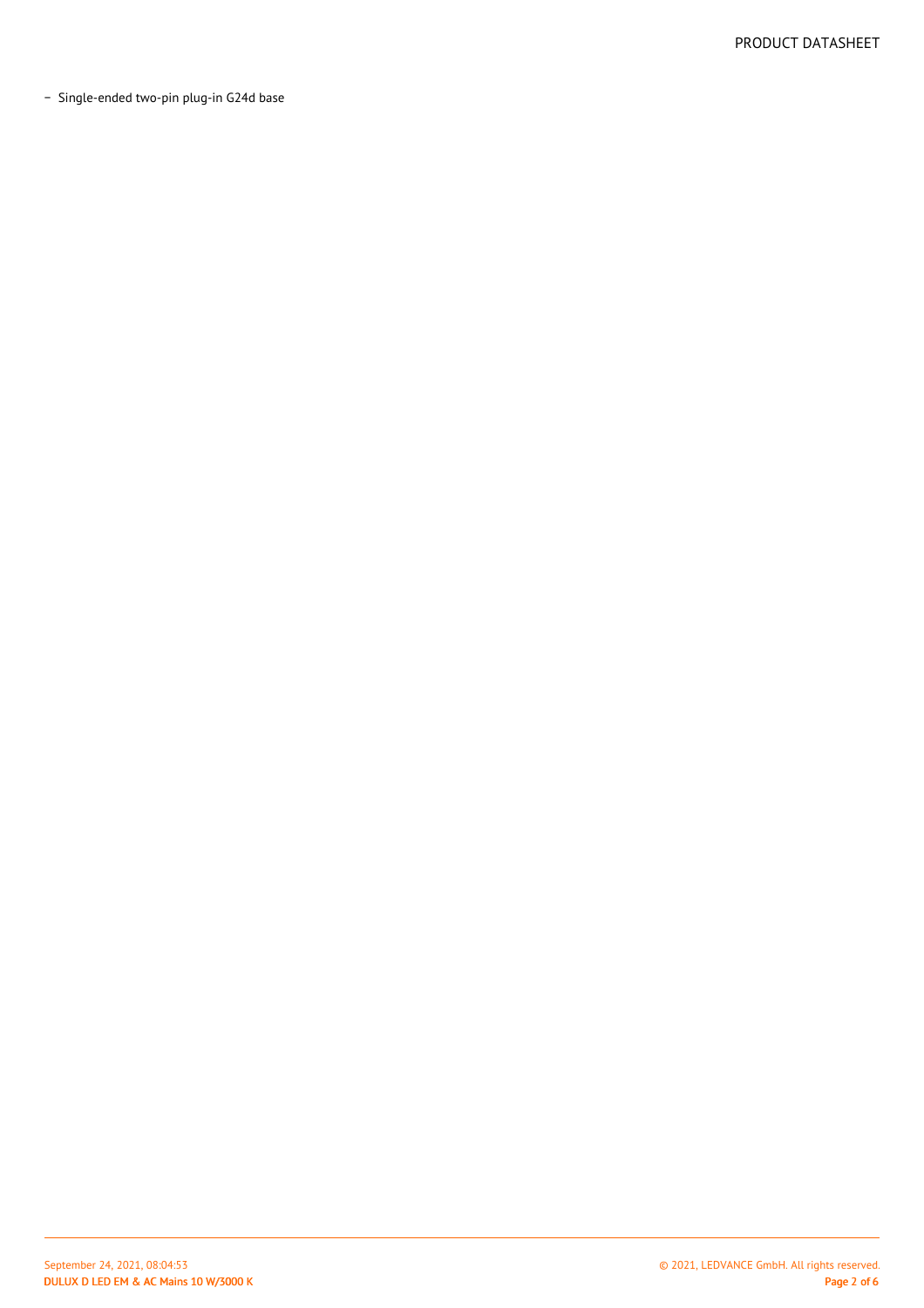## TECHNICAL DATA

## Electrical data

| Nominal wattage                          | 10 W        |
|------------------------------------------|-------------|
| Construction wattage                     | 10.00 W     |
| Nominal voltage                          | 220240 V    |
| Claimed equiv. conventional lamp power   | 26 W        |
| Nominal current                          | 45 mA       |
| Type of current                          | AC          |
| Inrush current                           | 20 A        |
| Operating frequency                      | 50/60 Hz    |
| Mains frequency                          | 50/60 Hz    |
| Max. lamp no. on circuit break. 10 A (B) | 200         |
| Max. lamp no. on circuit break. 16 A (B) | 300         |
| Total harmonic distortion                | $\leq$ 30 % |
| Power factor $\lambda$                   | > 0.50      |

#### Photometrical data

| Luminous flux                           | 990 lm        |
|-----------------------------------------|---------------|
| Nominal useful luminous flux 90°        | 990 lm        |
| Luminous efficacy                       | 99 lm/W       |
| Lumen main.fact.at end of nom.life time | 0.70          |
| Light color (designation)               | Warm White    |
| Color temperature                       | 3000 K        |
| Color rendering index Ra                | 80            |
| Light color                             | 830           |
| Standard deviation of color matching    | $\leq$ 6 sdcm |
| Flickering metric (Pst LM)              | 1.0           |
| Stroboscope effect metric (SVM)         | 0.4           |

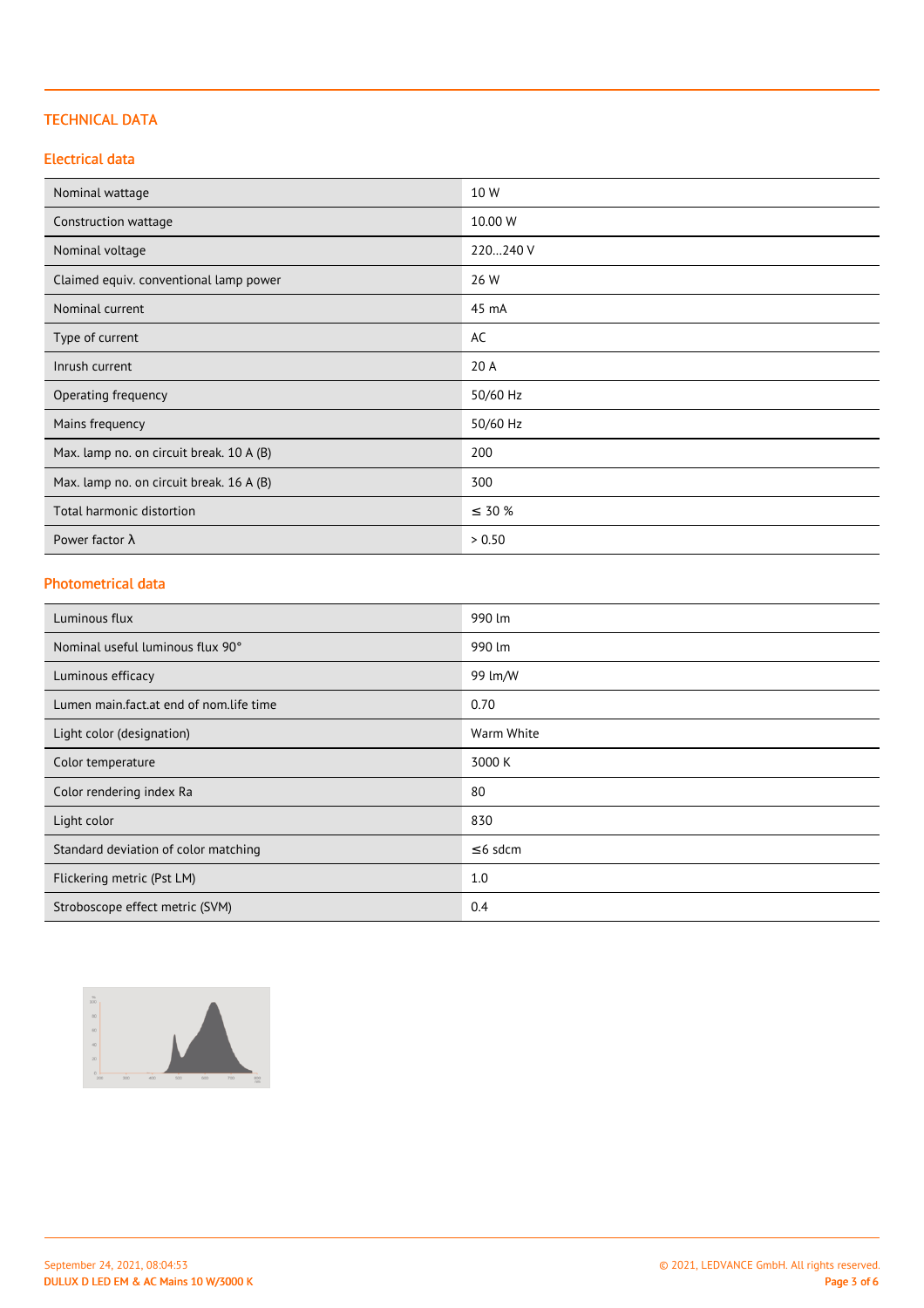# Light technical data

| Beam angle                         | 120°     |
|------------------------------------|----------|
| Warm-up time (60 %)                | 0.50s    |
| Starting time                      | 0.5s     |
| Rated beam angle (half peak value) | 120.00 ° |

# Dimensions & Weight



| Overall length                  | 171.00 mm |
|---------------------------------|-----------|
| Length                          | 171.00 mm |
| Width (incl. round luminaires)  | 34.00 mm  |
| Height (incl. round luminaires) | 34.00 mm  |
| <b>Diameter</b>                 | 34.00 mm  |
| Maximum diameter                | 34 mm     |
| Product weight                  | 72.00 g   |

# Temperatures & operating conditions

| Ambient temperature range            | -20+50 °C |
|--------------------------------------|-----------|
| Maximum temperature at tc test point | 90 °C     |

## Lifespan

| Nominal lamp life time              | 30000 h     |
|-------------------------------------|-------------|
| Number of switching cycles          | 200000      |
| Lumen maintenance at end of serv    | 0.70        |
| Rated lamp survival factor at 6,000 | $\geq 0.90$ |

## Additional product data

| Base (standard designation) | $G24d-3$          |
|-----------------------------|-------------------|
| Mercury content             | 0.0 <sub>mg</sub> |
| Mercury-free                | Yes               |
| Design / version            | Frosted           |

# **Capabilities**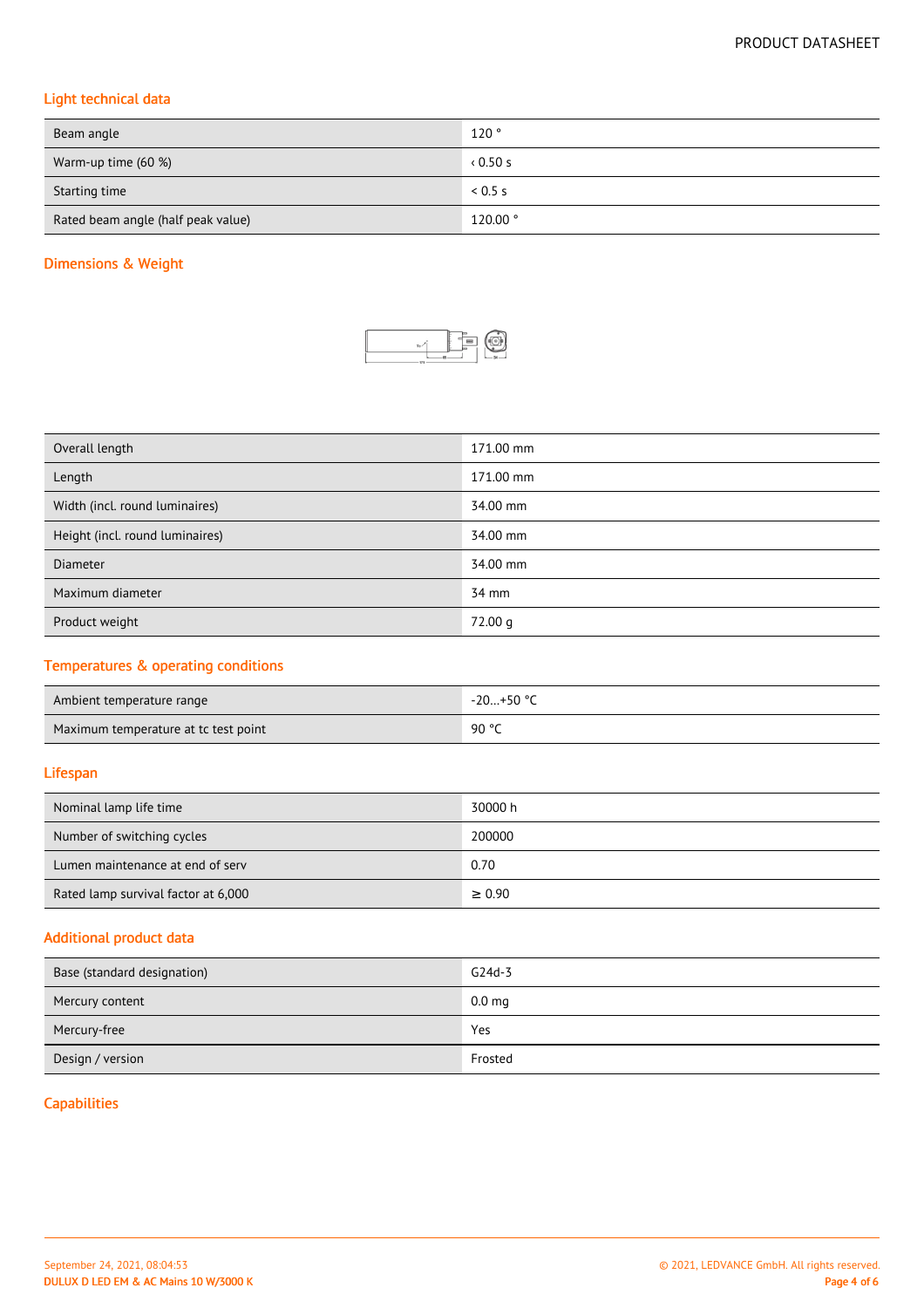| <b>Dimmable</b> | No |
|-----------------|----|
|                 |    |

# Certificates & Standards

| Energy efficiency class                      | F(1)            |
|----------------------------------------------|-----------------|
| Energy consumption                           | 10.00 kWh/1000h |
| Type of protection                           | <b>IP20</b>     |
| Standards                                    | CE / EAC        |
| Photobiological safety group acc. to EN62778 | RG <sub>0</sub> |

1) Energy efficiency class (EEC) on a scale of A++ (highest efficiency) to E (lowest efficiency)

## Country-specific categorizations

| $\sim$<br>ference<br>$\sim$<br>orde<br>. | D26LED10W<br>DUL<br>$\sqrt{ }$<br>--<br>.<br>. |
|------------------------------------------|------------------------------------------------|
|------------------------------------------|------------------------------------------------|

# Energy labellling regulation data acc EU 2019/2015

| Lighting technology used                             | LED            |
|------------------------------------------------------|----------------|
| Non-directional or directional                       | <b>NDLS</b>    |
| Mains or non-mains                                   | <b>MLS</b>     |
| Light source cap-type (or other electric interface)  | $G24d-3$       |
| Connected light source (CLS)                         | No             |
| Color-tuneable light source                          | No             |
| Envelope                                             | No             |
| High luminance light source                          | No             |
| Anti-glare shield                                    | No             |
| Correlated colour temperature type                   | SINGLE_VALUE   |
| Claim of equivalent power                            | No             |
| Chromaticity coordinate x                            | 0.433          |
| Chromaticity coordinate y                            | 0.403          |
| Beam angle                                           | SPHERE_360     |
| Survival factor                                      | 0.90           |
| Displacement factor                                  | 0.90           |
| LED light source replaces a fluorescent light source | not applicable |
| <b>EPREL ID</b>                                      | 604648         |
| Model number                                         | AC35182        |
|                                                      |                |

## Safety advice

− Not suitable for tandem operation.